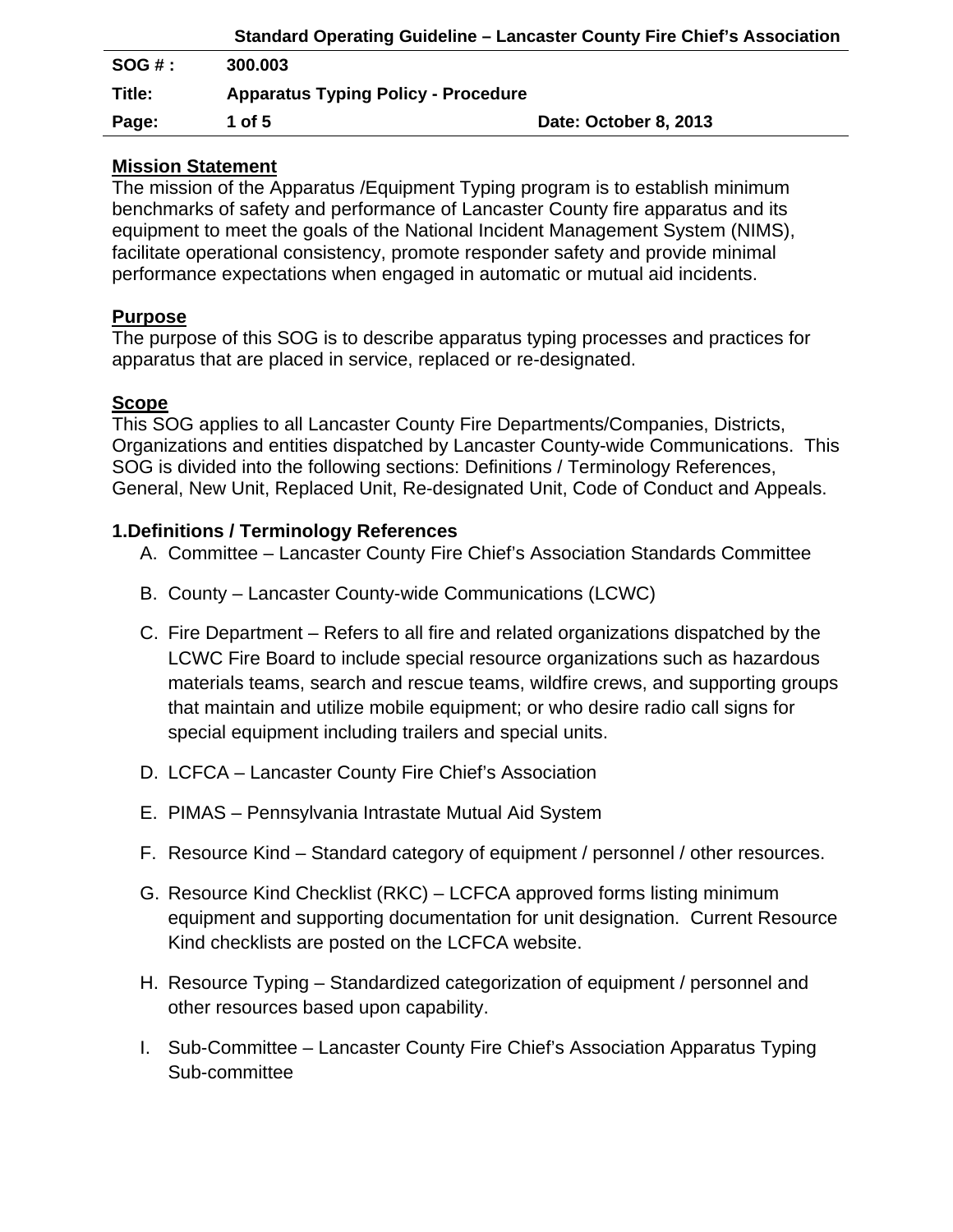| Standard Operating Guideline – Lancaster County Fire Chief's Association |                       |
|--------------------------------------------------------------------------|-----------------------|
| 300.003                                                                  |                       |
| <b>Apparatus Typing Policy - Procedure</b>                               |                       |
| $2$ of 5                                                                 | Date: October 8, 2013 |
|                                                                          |                       |

### **2. General**

- A. Fire Departments shall not utilize unit designators from mobile or portable radios for LCWC dispatcher acknowledgement without written permission from County.
- B. Only recognized and approved call signs shall be acknowledged by County Dispatchers.
- C. Only the approved and applicable RKC shall be used to facilitate the typing survey.
- D. Where noted or applicable, detailed information should be written on the RKC including supply hose length, pump size, water tank capacity, etc.
- E. Other notable features and equipment should be listed on the RKC to be used in enhancing subsidiary equipment resource lists. This includes but not limited to; Air Monitor type and sensor configuration, Foam type and capacity, Generator disposition and capability, Rescue tool type, Ground ladder compliment lengths, ventilation fans (number of , types, capability), etc.
- F. The RKC shall be signed by the two typing surveyors and a Fire Department representative. A copy may be provided to the Fire Department.
- G. The completed RKC shall be maintained by County as well as copy filed with the Sub-Committee.
- H. Typing teams will be comprised of two (or more) personnel approved by the Sub-Committee Chairperson.
- I. The Sub-Committee Chairperson shall provide information to the LCFCA Web Administrator to preview the unit on the LCFCA website.

# **3. New Unit**

- A. Prior to taking delivery of a new unit, the Fire Department shall notify the County Operations Manager and the Sub-Committee Chairperson, via written correspondence, of the new unit and provide a general overview for determining the appropriate resource kind and typing category.
- B. After all required equipment, based upon the Resource Kind Checklist of minimum equipment, has been placed and properly secured on the apparatus, the Fire Department shall contact the Sub-Committee Chairperson to schedule a survey.
- C. An approved Typing team shall be assembled by the Sub-Committee Chairperson within 30 days of the request and the unit shall be surveyed.
- D. The LCWC Operations Manager shall notify the Fire Department Chief in writing of the date when the unit designator can be utilized over the air waves.

# **4. Replacement Unit**

 A. A Fire Department that replaces a unit with a same Resource Kind specified at or above its predecessor capabilities, shall notify the LCWC Operations Manager prior to placing the unit in service.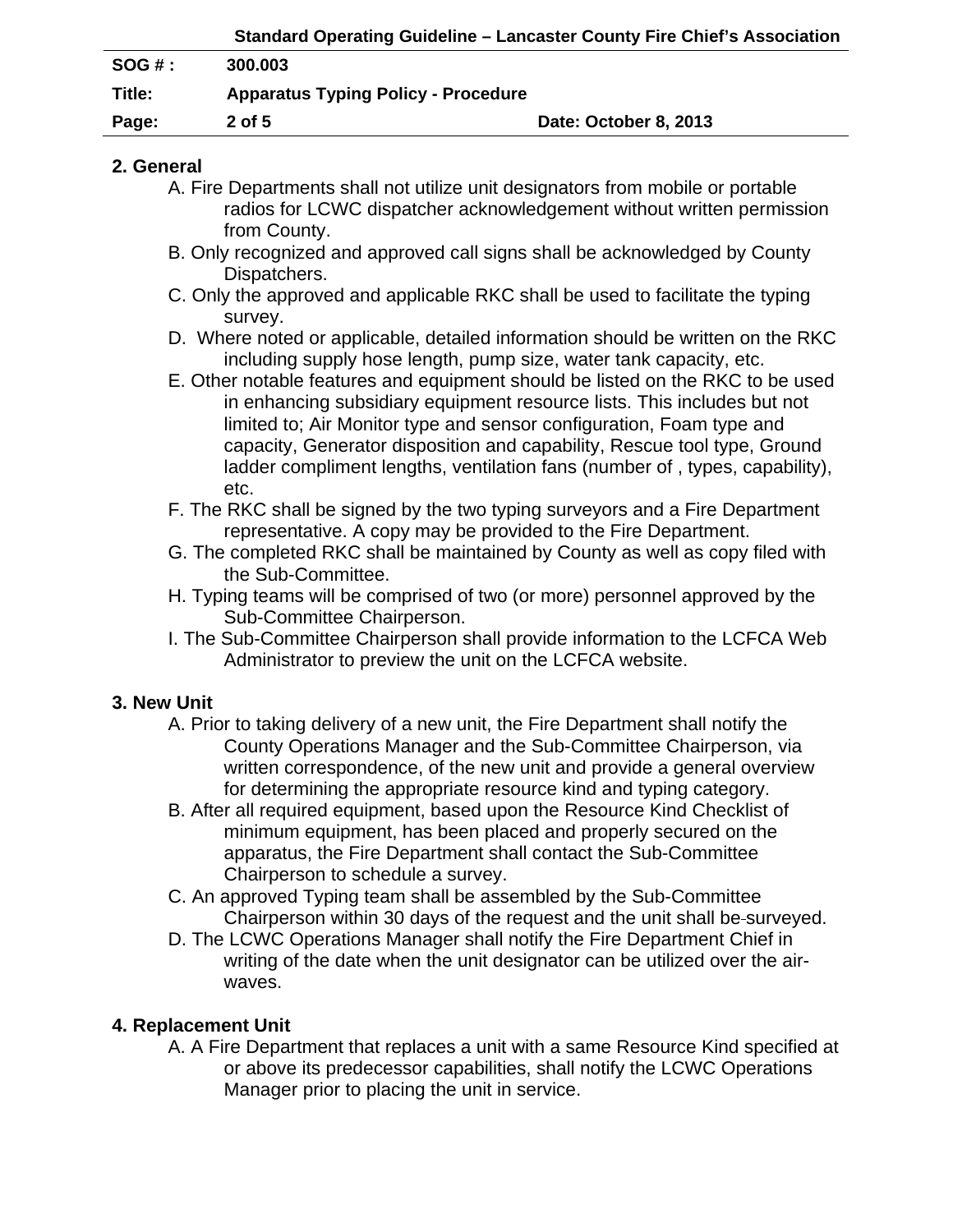|        |                                            | Standard Operating Guideline - Lancaster County Fire Chief's Association |
|--------|--------------------------------------------|--------------------------------------------------------------------------|
| SOG#   | 300.003                                    |                                                                          |
| Title: | <b>Apparatus Typing Policy - Procedure</b> |                                                                          |
| Page:  | 3 of 5                                     | Date: October 8, 2013                                                    |

B. The Fire Department may initially place the unit in service without a pre service typing survey. However, within 30 days of the unit going in service, the Fire Department shall request via written correspondence to the Sub- Committee Chairperson, for surveying the unit within 60 days. (Note: The window to place in service a pre-existing unit designator with a unit the meets or exceeds it's predecessor unit is 90 days.)

i. Example; if Station1 replaces their current older pumper (designated as Engine 1) with a new pumper whose personnel seating, pump, tank and hose capacity are equal to or greater than the older unit, the new unit may assume the Engine 1 designation. But, it will need to be surveyed within 90 days of going in service.

## **5. Re-designated Unit**

- A. A Fire Department that wishes to change unit designators shall first send written correspondence to the LCWC Operations Manager and Sub- Committee Chairperson. Contact information for these two individuals can be found on the LCFCA website.
- B. Unit re-designation shall follow the New Unit criteria. However, the unit may still be in service and operate under the approved call sign. For example, if a Fire Department wants to re-designate Engine 1 to Rescue 1, the Fire Department may keep the unit in service as Engine 1 until formal approval has been granted for the Rescue 1 call sign.
- C. After the recommended equipment, based upon the RKC has been placed and secured on the apparatus, the Fire Department shall contact the Sub- Committee Chairperson to schedule a typing survey.
- D. An approved Typing team shall be assembled by the Sub-Committee Chairperson within 30 days of the request and the unit shall be surveyed.
- E. Results of the Typing survey shall be provided to the Standards Committee.
- F. The LCWC Operations Manager shall notify the Fire Department Chief both verbally and in writing, of the typing survey results. The LCWC Operations Manager will define a date of when the new unit designator can be utilized over the air-waves.

#### **6. Unit Multi-Tasking**

- A. New apparatus seeking multi-tasking capabilities shall meet the minimum equipment criteria listed on the respective RKC. For example if a company is placing a new unit in service and is seeking multi-tasking as an engine and rescue, it must meet the engine-rescue RKC criteria.
- B. Apparatus already in service that is seeking multi-tasking credentials shall meet the respective checklist criteria.

*NOTE:It is highly recommended that multi-tasked units meet each designator's primary RKC criteria to promote consistency in equipment/performance expectations by automatic and mutual aid companies. For example if a company has an engine that they want to*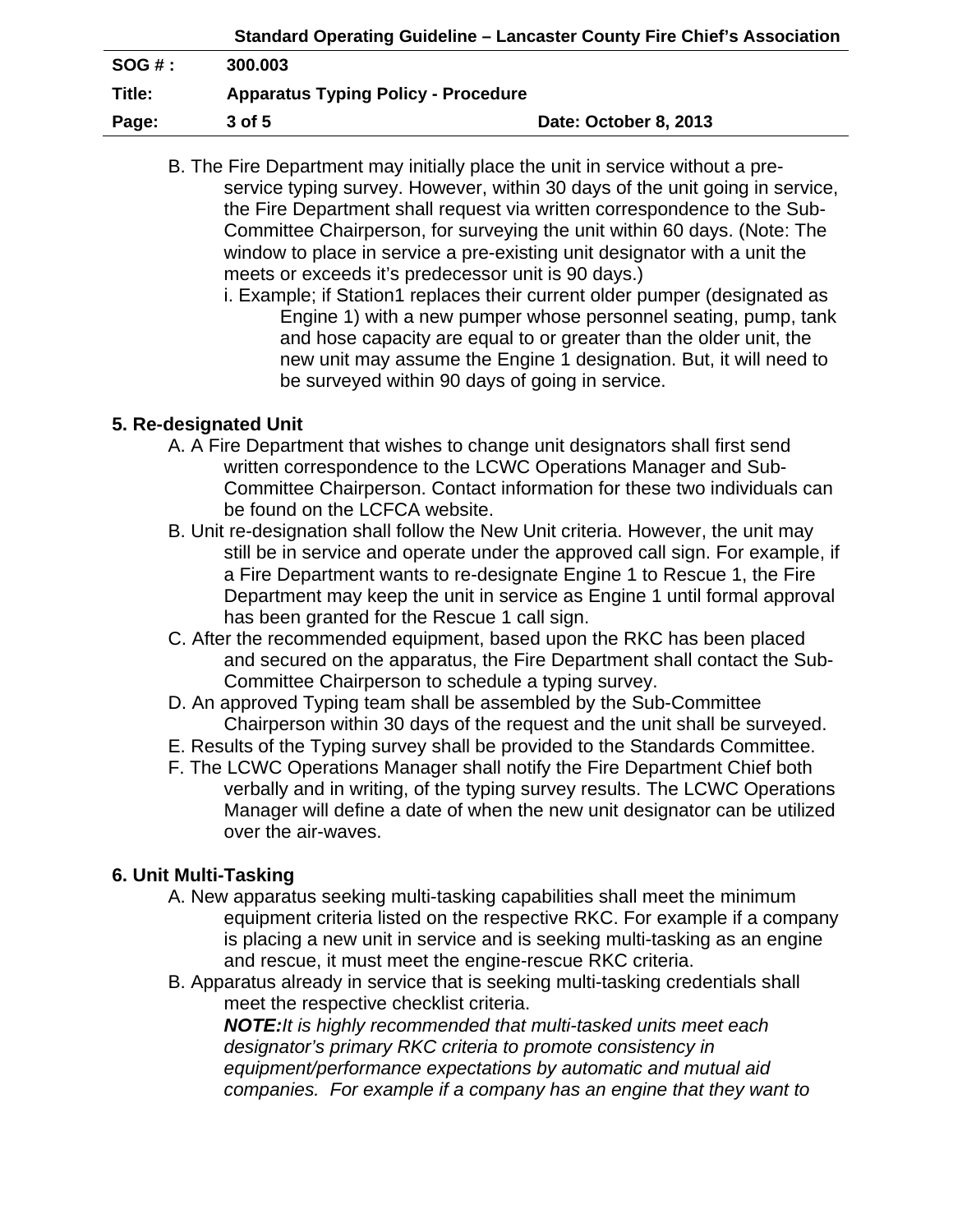|          | Standard Operating Guideline – Lancaster County Fire Chief's Association |                       |
|----------|--------------------------------------------------------------------------|-----------------------|
| $SOG#$ : | 300.003                                                                  |                       |
| Title:   | <b>Apparatus Typing Policy - Procedure</b>                               |                       |
| Page:    | 4 of 5                                                                   | Date: October 8, 2013 |

*multi-task as a rescue, it is highly suggested that the unit meets both the Engine-Pumper and Rescue RKC's. Certain equipment required of a*  rescue may not be required for an engine-rescue, thus may be deficient *for certain mutual aid response tasking functions.* 

# **7. Typing Process**

- A. The Fire Department Chief shall contact the Sub-committee Chairperson to schedule a typing survey
- B. A typing team shall be comprised of two personnel approved by the Sub- Committee Chairperson.
- C. The Fire Department shall provide at least one staff member to assist the Typing Team with discerning equipment criteria on the apparatus.
- D. The Typing Team shall use the approved RKC for the Unit Kind designation desired by the Fire Department.
- E. Upon completion of the survey, the form shall be signed by the two Sub committee surveyors and a Fire Department representative. A copy of the typing form may be provided to the Fire Department for their records. *NOTE: -Apparatus surveys will be posted on the LCFCA web-site to include general unit specifications and equipment inventories. Photos may be posted and deficiencies will be noted.*

### **8. Resource Typing** (For future reference)

#### **9. Recognition**

- A. Unit designators not recognized by County will not be acknowledged by LCWC dispatchers.
- B. Fire Departments that use unapproved unit designators will be notified by County in writing to immediately cease the practice.
- C. For continued defiance, County shall notify the Authority Having Jurisdiction (i.e. municipality).

#### **10. Appeal**

- A. Should the Typing Team find performance and safety deficiencies in the unit/equipment specifications and testing documentation, the unit will not be approved for call sign designation. The Fire Department may;
	- i. Schedule another survey after meeting the minimum specification criteria;
	- ii. Provide documentation, electronically and/or hard-copy proof of meeting the minimum specification criteria;
	- iii. Through written request, appeal to the Standards Committee Chairperson for a third party review of the survey.
- B. Within 30 days receipt of the appeal request, the Standards Committee chairperson shall contact all committee members for consensus review